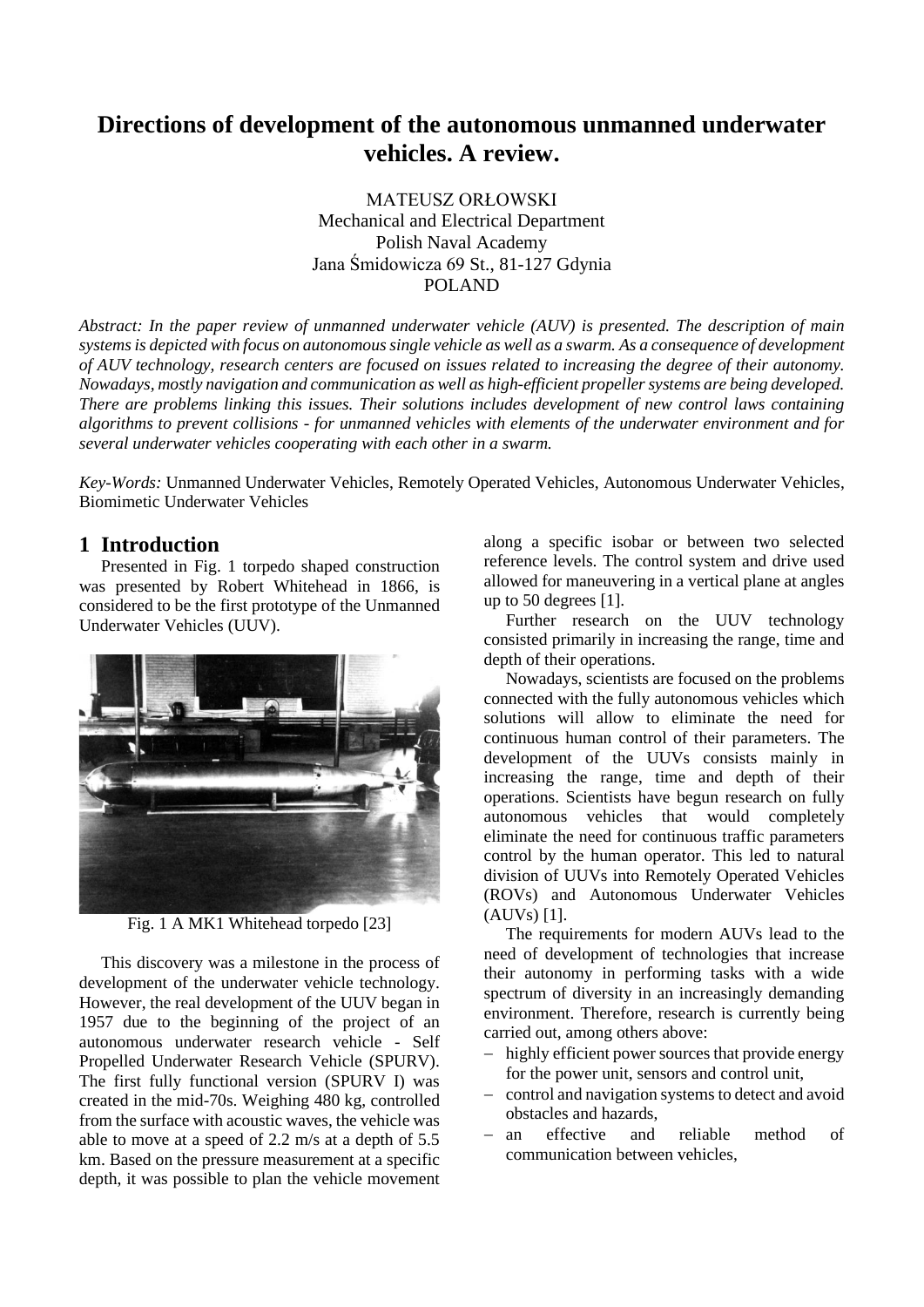- − measurement systems connected with the purpose of a given AUV [2],
- − high-efficient propulsion systems [12].

Excellent example being the final result of work on the above-mentioned issues is the Echo Voyager (Fig. 2), developed and constructed by the Boeing company. It is classified as long-range Extra Large Unmanned Undersea Vehicle (XLUUV).



Fig. 2 Boeing Echo Voyager - Extra Large Unmanned Undersea Vehicle [24]

On-board equipment, weighing 45 630 kg AUV, includes over 20 tons of various types of systems ensuring full autonomy for several months and covering total distance of 6500 nm. This was done by optimizing the use of highly efficient 18 kW power source, which also supplies energy to the on-board measurement and propulsion systems. Basic Echo Voyager's parameters are presented in Tab. 1.

| <b>Parameters</b>                    | Value                       |
|--------------------------------------|-----------------------------|
| Weight                               | 45630 kg                    |
| Envelope (no payload)                | 15,5 x 2,5 x 2,6 m          |
| Envelope (with a payload<br>section) | $25.9 \text{ m}$            |
| Maximum depth                        | 3300 m                      |
| Maximum speed                        | $4,1 \text{ m/s}$           |
| Altitude stability                   | $0,25 \; \rm{m}$            |
| Depth stability                      | $0.3 \text{ m}$             |
| Unaided position accuracy            | 0,15% distance<br>travelled |
| Aided position accuracy              | $2.3 \text{ m}$             |
| <b>Operation time</b>                | 6 months                    |

Tab. 1 Summary of basic Echo Voyager's parameters [2, 24]

However, the possibility of extending the scope of on-board equipment with various measurement systems and sensors would make AUVs more universal. On the one hand, the progressing miniaturization in the near future will certainly enable the design and implementation of a such vehicle. But, on the other hand, one of the most important problems in the vast majority of AUVs projects is the limited budget for equipment and research. The development of modern technologies brings with it an increase of costs, as well as the degree of system complexity, which not all users will be able or willing to afford.

For this reason, currently research on vehicles specialized in specific solutions is dominating. AUVs used both in the civilian and military environments are designed to perform strictly defined tasks. They can include, among others:

- − inspection of the technical condition of cooling tanks for reactors in nuclear power plants, as well as tanks intended for the storage of spent nuclear fuel [2],
- searching for damage to the hulls and elements of their propulsion system under the water surface, as well as leaks from underwater tanks and fossil fuel pipelines, damage to optical fibers and power cables [2],
- − performing an accurate scan with high resolution of the bottom topography [3],
- − study of marine fauna and flora at very great depths, including the regions of both Earth's poles, and the characteristics of the movements of water masses in the areas under consideration [5],
- to gain an advantage at the tactical, operational and strategic level in the theater of military operations [6], etc.

Taking into account the multitude of factors determining the diversification of the degree of difficulty and the nature of the mission, attention should be paid to the constantly emerging new problems limiting the possibilities of using AUV in a specific situation. The latest research mainly covers development in the areas of navigation, communication, simulation, management and control systems [4].

## **2 Navigation systems**

Autonomous performance of tasks by the AUV is limited by correct operation of systems implemented on its board.

For this reason, numerous research centers take up a challenge of increasing their reliability and accuracy in the most possible optimal way.

According to the requirements given above the electromagnetic wave systems seems to be the best solution. However, propagation of electromagnetic waves in underwater environment is very weak. Due to its properties and use of the Global Navigation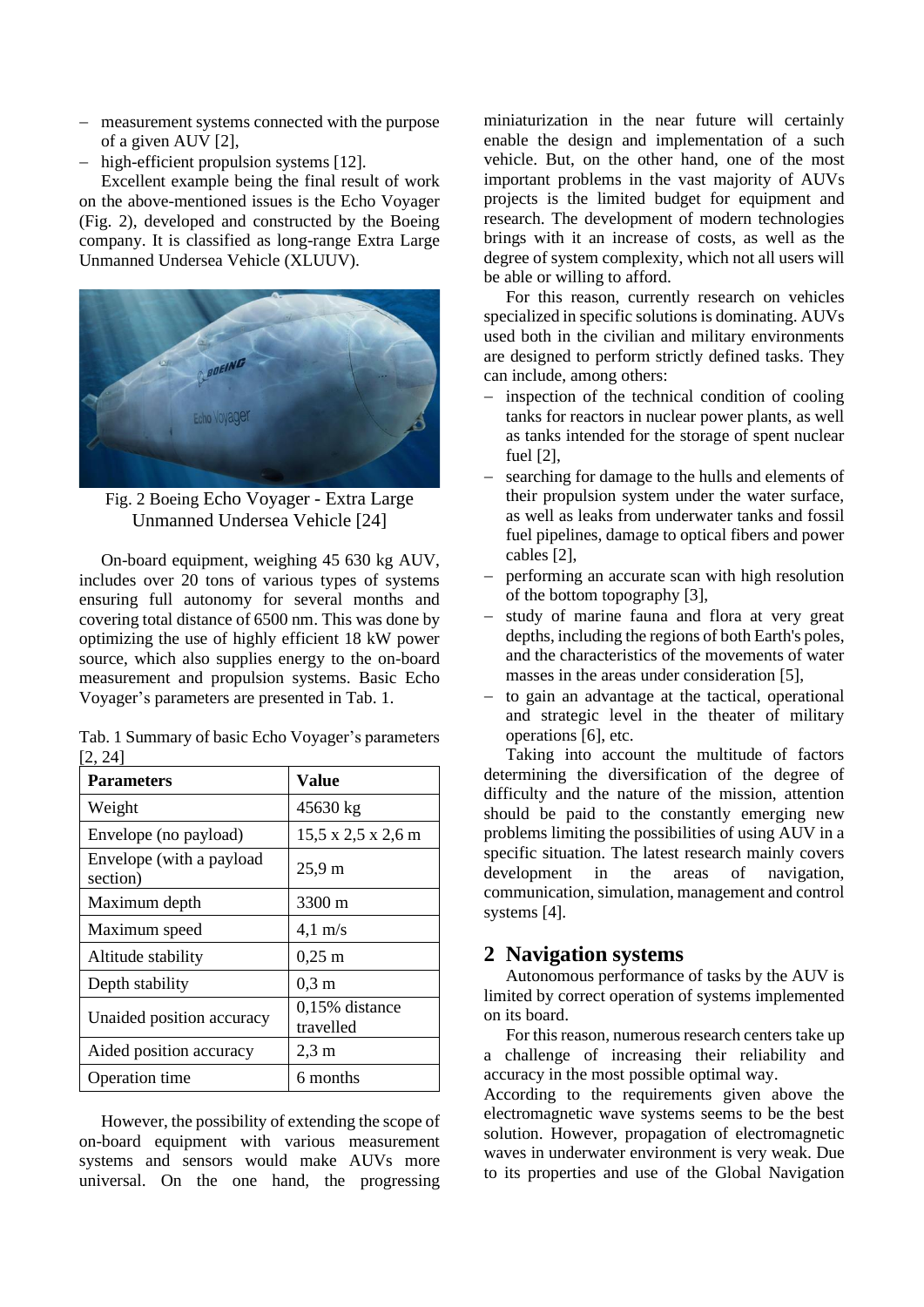Satellite Systems, such as Global Positioning System (GPS), Global Navigation Satellite System (GLONASS) and Galileo in the AUV navigation systems is extremally limited or even impossible. For this reason, other methods of navigation based on Inertial Navigation Systems (INS) or Doppler Navigation Systems (DNS) are used [2, 3, 19]. Such solutions were used, for example, in the Autosub6000 project [7], where the positioning error was up to 5 m/h of operation.

The other way of navigation is modeling dynamics of motion with 6 DoF (Degrees of Freedom) and mathematical determination of object's trajectory. The advantage of this approach is resistance to the influence of external disturbances, because navigation is based on the simulation results and do not rely on the measurement of environmental parameters with the independent sensors. The disadvantages include the inability to use favorable external factors allowing optimization of energy use. Lack of resistance of the control model to incorrect values of implemented parameters (assumed in advance for the simulation purposes) may lead to incorrect calculations of the trajectory of the movement and, as a consequence, to a dangerous situation or preventing of the proper task realization.

However, classic DNS, INS or simulating methods are still insufficient if the AUV's mission requires more precise navigation data. A solution of the problem could be a method known as map-based localization, but it is also limited due to the necessity of possession of the explored area maps [4].

As a result of the listed above limitations it is very difficult to design a AUV with a high degree of autonomy. Additionally, it is necessary to take into account limited ability to simultaneously energize the on-board sensors that supply data for navigation, control and communication systems.

Solving navigation problem seems to be almost impossible or at least very difficult if very precise and consequently expensive INS or DNS that rely on multiple sensors are not used. However, the development of the MEMS (microelectromechanical systems) technology and mentioned below two main methods that increase accuracy, decrease cost and reduce size of basic navigation systems:

- − acoustic localization,
- − visual localization [2].

### **2.1 Acoustic localization**

Acoustic localization includes Acoustic Beacons, Simultaneous Localization and Mapping (SLAM) and Doppler Velocity Logs (DVLs).

The Acoustic Beacon method consists in determining position by measuring time delay

between two transponders (one of them is the AUV and the second is the space-fixed device) azimuth of the transponder [7]. Accuracy of such a system depends on whether the device has been positioned at the exact point with known coordinates discrepancies will lead to incorrect positioning of the AUV.

Standard Doppler Velocity Log (DVL) sends four acoustic beams shifted relative to each other by some known downward angle. The Doppler shift is proportional to the speed the vehicle above the seabed. DVL vehicle speed and heading provided by the IMU or the AHRS system allows to indicate certain AUV's position.

The SLAM method consists in developing a map of the area surrounding AUV. Main benefit of this method is that AUV's initial location is not necessary. Characteristic points marked on the map serve as reference points in the further navigation process. The criterion for selecting an appropriate sensor depends on speed or range of the scan. Then mainly LiDAR (Light Detecting And Ranging), sonar or magnetic SLAM sensors are used [8]. Nowadays, SLAM based navigation systems dominate in fully autonomous vehicle navigation systems.

#### **2.2 Visual localization**

The visual method uses cameras as sensors. Main challenge of this method is to develop an algorithm for the purpose of interpreting images from the camera in order to use it for navigation - determining route by recognizing obstacles along the way.

Recent technological advances have accelerated both the miniaturization and the quality of cameras. Vision-based localization systems are not sensitive to the interference phenomena that are common in acoustic and electromagnetic approaches.

Underwater conditions related to the physics of light phenomena (for example light absorption), as well as physical or chemical haze can significantly impede visual detection.

Despite the limitations, visual localization has promising effects for tasks where good visibility conditions are expected [2].

## **3 Communication systems**

There are similar problems for underwater communication of cooperating AUVs – environment properties dumps electromagnetic wave propagation and the range of possible communication between cooperating vessels is limited.

The acoustic wave is characterized by much better propagation properties than the electro-magnetic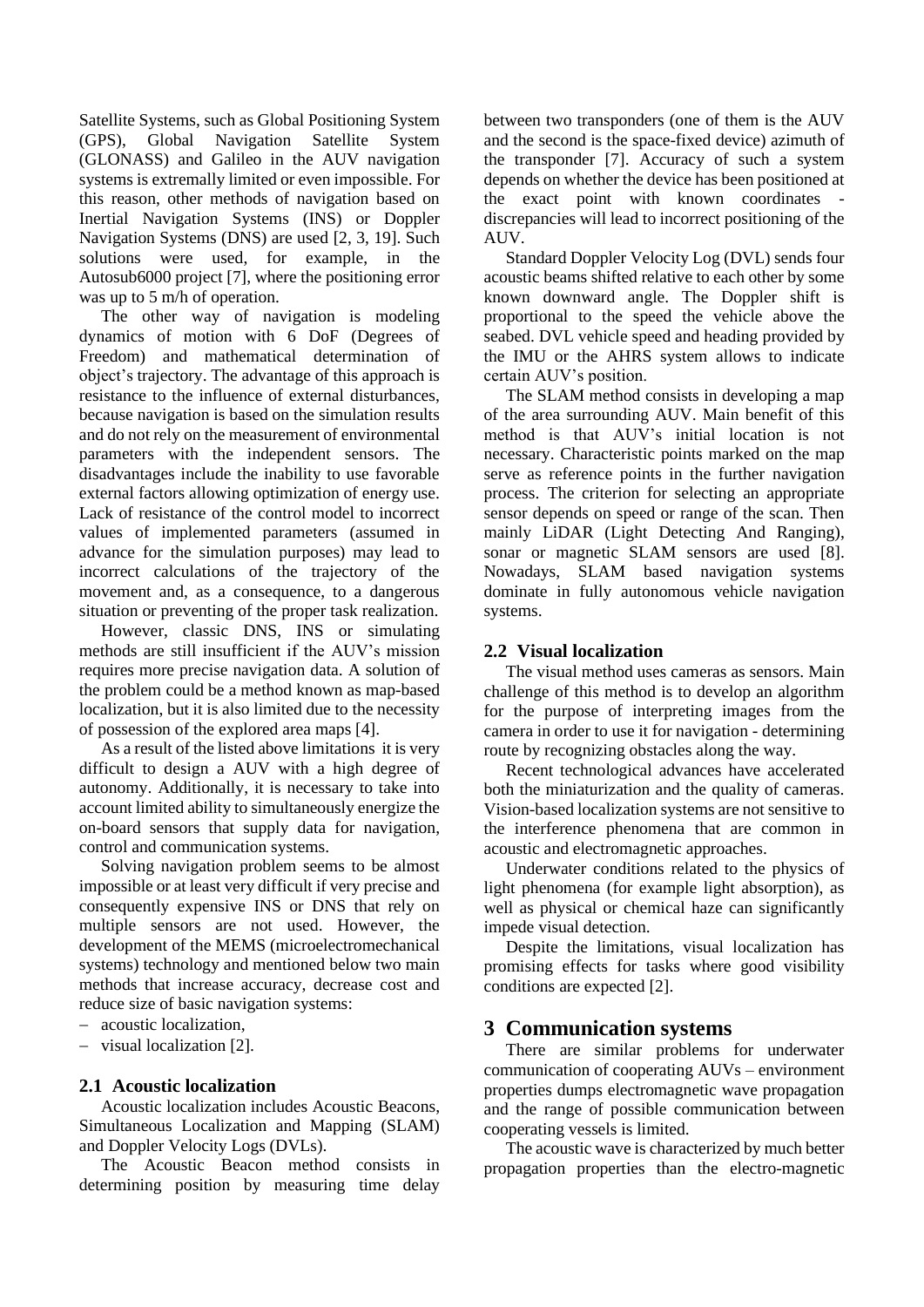wave and this is the reason why the acoustic-based systems are most reliable means of positioning [2]. They are commonly used due to higher range than optical solutions.

The greatest efficiency would come from combining short-range optical systems with longrange acoustic systems. However, usually the use of acoustic devices is very limited as they have quite large dimensions and weight, while the trend is to minimize the dimensions of the AUV itself [18].

Other important issue is to increase autonomy of AUVs, which could avoid problems in a case of limited possibilities in the data exchange. This is achieved by the development of algorithms that allow to calculate the optimal trajectory with continuously and randomly changing parameters of the surrounding environment, including algorithms related to the avoidance of obstacles and collisions (for example in the case of swarm AUV systems). Optimalization problem is also connected with the energy storage efficiency - it is necessary to provide highly efficient power sources supplying the propulsion and the on-board navigation, control and communication systems. Additionally, the control algorithms should include a function that will minimize the energy consumption while driving in designed routes.

Underwater communication systems rely on acoustic or optical technology. There is not any ideal solution. Both of them have their own significant advantages and disadvantages. Low cost and significantly higher (comparing to the acoustic method) data transmission speed contribute to advantages of using the optical method. Its main disadvantage is short range, which depends, for example on the contamination of the medium, random obstacles in the communication path and the possibility of a wave breakage and reflection [9]. For this reason, the use of optical method in data transfer is mainly used in the area of application of AUV swarms cooperating with each other at short distances.

In other areas, only acoustic methods have been used, and they are the majority of developed methods of underwater communication. Range of frequencies used in this method are between 10 Hz and 1 MHz, with the lower limit resulting from inability to use acoustic waves lower than 10 Hz at greater depths, while waves with frequencies above 1 MHz are absorbed very quickly [10].

The properties of propagation under water are influenced mainly by:

− noise, resulting from turbulent water movements, ship movements, waves and temperature changes (thermal noise),

- − multi-channel media, the problem of which are fading and three types of interference: inter channel interference, inter symbol interference and inter carrier interference,
- Doppler effect [10].

Dynamic development of information transmission technology through electromagnetic induction has been observed for several years. Its advantage over other methods consists mainly in a much smaller impact on the above-mentioned disturbances and the possibility of obtaining very high data transfer speeds.

However, its main limitation is its very high sensitivity to changes in electrical conductivity of medium, which has a direct impact on the range of data exchange. The example discussed in [11] shows difference in case of aquatic environment. A small, low-power device can reach a maximum range of 20 meters for drinking water, but only 1 meter for sea water.

# **4 Collision avoidance systems**

Additional difficulty linked with navigation and communication issues is collision avoidance problem. It combines necessity to use appropriately sensitive sensors and development of software that allows to recognize the "hostile" object with sufficient accuracy and develop an appropriate solution ensuring safety for the AUV.

The first approach to the mentioned above problem is deliberative or sense-plan-act approach consists in determining the entire route from the current AUV position to a given point [16]. Its main disadvantage is that it can be used only in case of offline global path planning or when fast decisionmaking related to possibility of negative collision risk is not required.

The second approach is called reactive or senseact approach [16]. Contrary to the previous one, it is based on current measurements carried out by onboard AUV sensors. Its advantage is speed of action and high priority of response to random threat. However, as a consequence, this property may adversely affect the optimization of AUV route mapping in a wider perspective. For this reason, it has been used to perform tasks in dynamically changing environment where the risk of collisions is high.

Example of collision avoidance system solution used in AUV is the use of hydrophones to measure acoustic wave parameters as useful information for Biomimetic Underwater Vehicles (BUV) in the international SABUVIS project. A passive system based on two HTI-96-MIN hydrophones with omnidirectional characteristics was used. Sensors are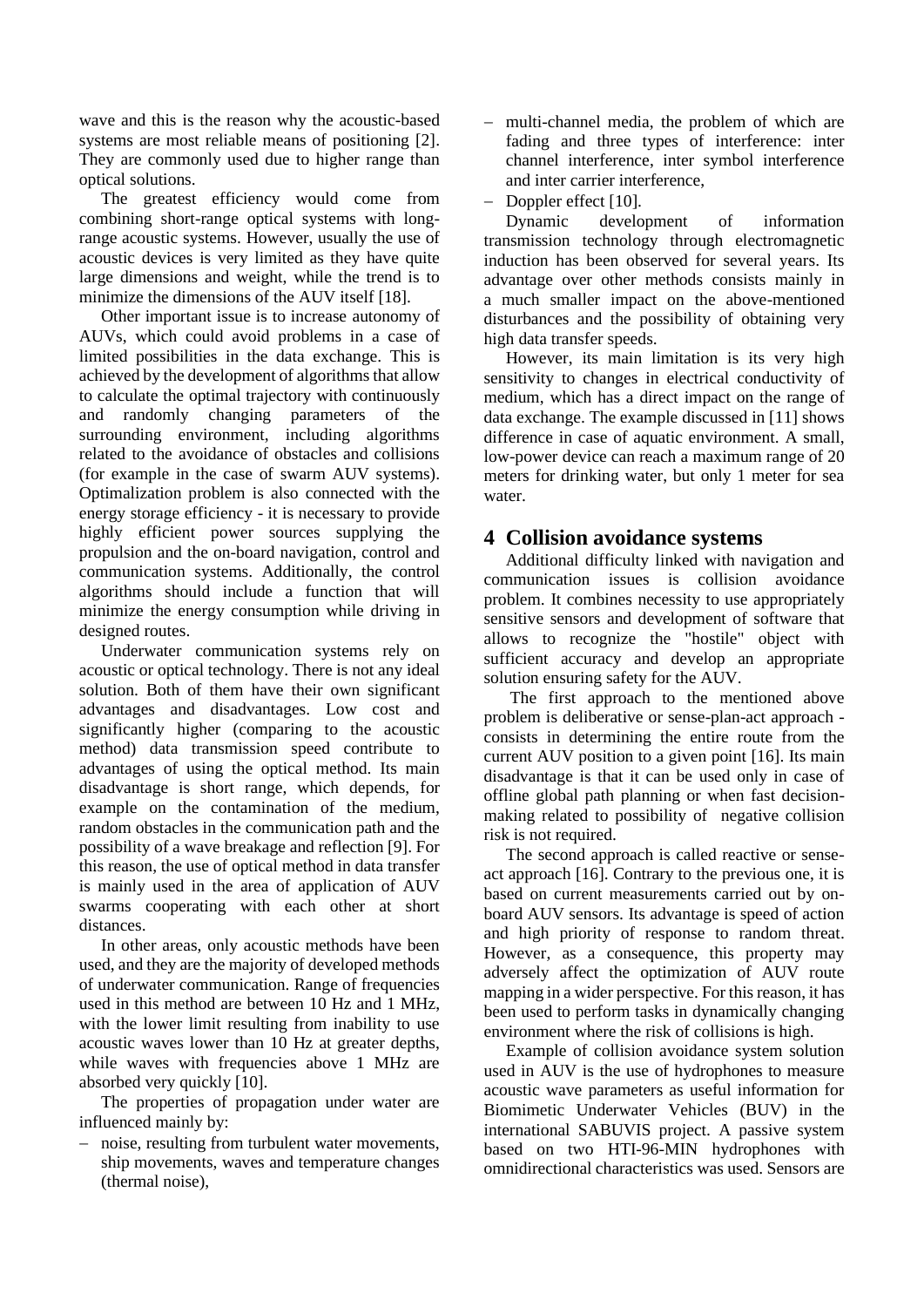situated in the upper part of the BUV with 1.25 meter distance between each other [17]. The results of the research on the developed solution are presented in publication [15].

### **5 Propulsion systems**

The most common type of AUV drives uses rotors as propellers. However, efforts to increase efficiency made it necessary to depart from standard solutions. One of them, studied and developed at the Polish Naval Academy, is undulating propulsion system used in Biomimenic Underwater Vehicles.

One of the main reasons for the efforts to develop this type of propulsion is their high efficiency resulting directly from the evolution of fish, which has perfected them for millions of years. They also produce less acoustic noise than classical propellers [12, 13].

Maximizing efficiency requires use of very complex algorithms for controlling drive system. Due to characteristics of the environment, it is necessary to conduct laboratory tests in water tunnels and to use specialized computer software in numerical simulation of propeller's dynamics [14].

Imitating the movement of the fish fin can be done mainly by using two types of drives [13]:

- − a single fin made of flexible material Fig. 2,
- − a set of interconnected rigid elements whose change of mutual position imitates the shape assumed in natural conditions by tail fin – Fig. 3.



Fig. 2 The BUV with one tail flexible fin [13]



Fig. 3 The BUV with tail fin made of interconnected parts [20]

A hybrid combination of listed above types of drives can also be used. This solution was used, among others in the CyberFish project shown in Fig 4.



Fig. 4 The CyberFish with tail fin made of three interconnected rigid elements and end-part made of flexible material [12]

### **6 Model verification and testing**

Increasing autonomy of the AUVs is multidimensional process and entails development of the technologies mentioned in the previous sections of this article, as well as development of new control algorithms and mission management systems.

The marine environment is very demanding due to its properties - there are many variable factors of stochastic nature, impact of which on the control process significantly hinders development of optimal control algorithm for AUVs.

Modeling dynamics of AUV motion also requires taking into account the changes affecting forces and moments acting on a moving object in the water environment, parameters of which may be nonlinearly variable in time. Developed solutions should be tested in right order, initially based on computer simulation, and after positive verification of theoretical model, tested in real conditions.

First step is called "software in the loop" method and it uses computer simulators. One of the most popular examples is the Gazebo simulator, which allows to verify the developed models of robots and their control algorithms for many scenarios. Gazebo is based on the open source Unix system. Its great advantage is sharing of developed solutions by users from around the world. It allows for more dynamic development of research in the field of underwater robotics.

The second stage of research is the "hardware in the loop" method - the implementation of programs describing development of algorithms on a real model and examining its behavior in real conditions.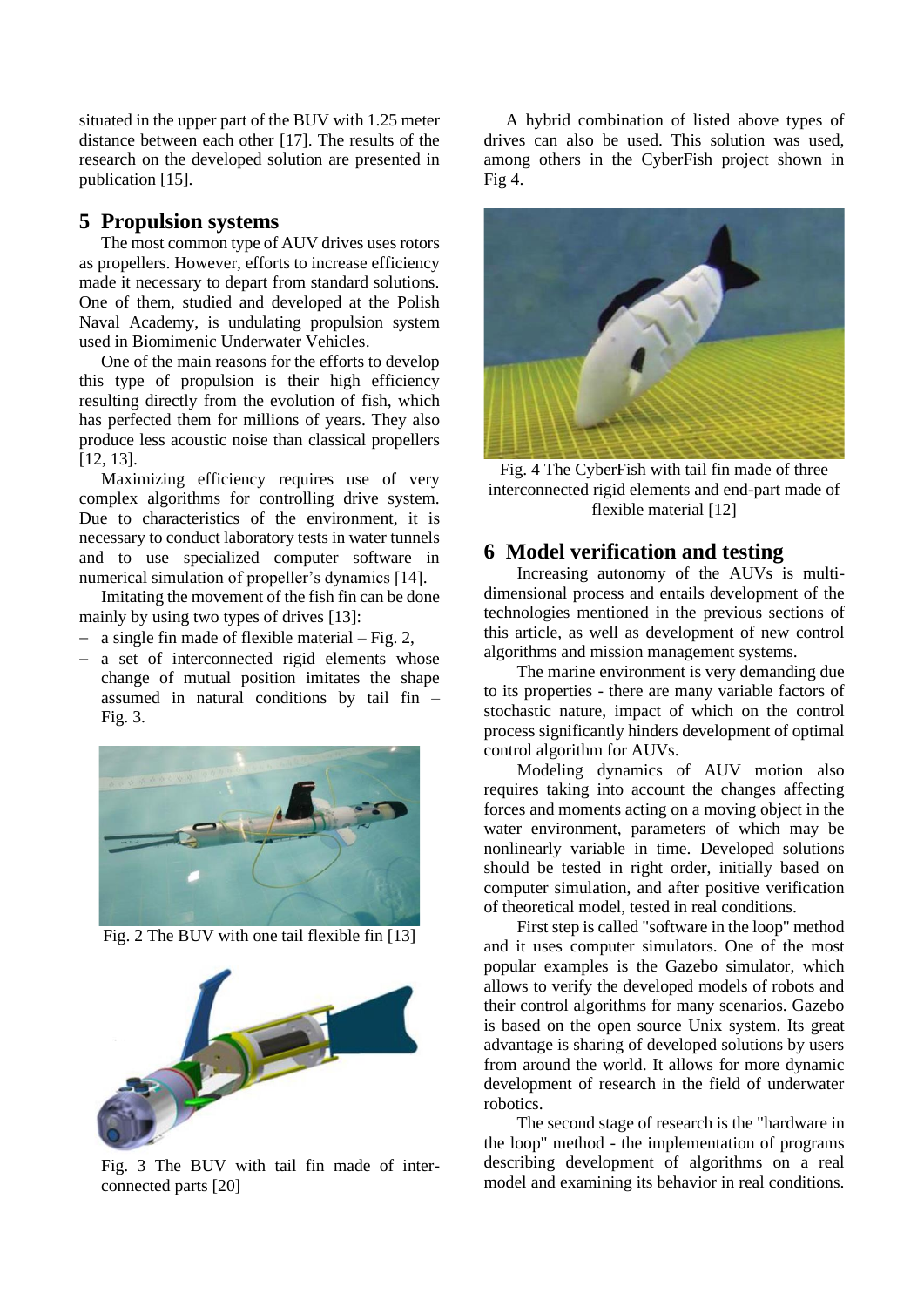It is also a step that allows you to determine real energy expenditure used by propulsion, control systems and other AUV on-board systems. Achieving maximum time and scope of operations requires development of energy storage technology and its optimal use, taking into account useful properties of the marine environment (including, for example, energy of sea currents).

#### **6 Conclusion**

Requirements for today's AUVs are constantly increasing. One of the most important is reliability, which means that a specific task can be successfully completed with the highest probability. This is achieved both through development of manufacturing technology of individual components of the AUVs' on-board systems - hardware, and improvement of software and control algorithms software.

Fig. 4 shows steady increase in the number of published AUV-related papers presented in 2001- 2020. There is a visible upward trend, which proves the growing interest in AUV and increasing intensity of development works carried out by research centers over the world.



From the beginning of the 1980s to 2000, just over 800 AUV-related papers were published. In turn, since the beginning of the 21st century, their total number has increased by over 7200, which means that development of AUV is a fairly young field of science with a dynamic pace of development in the near future.

Additionally, dynamic development of AUV swarm technology has been observed in recent years, the use of which brings many benefits. The most important include shortening time of performing tasks and ensuring greater reliability of the system unlike single use robots, the loss of one vehicle from a swarm does not cause immediate failure.

One of the most famous research projects dealing with swarm issues is SWARMs platform (Smart and Networking Underwater Robots in Cooperation Meshes). Its goal is to develop the open-architecture platform that allows for cooperation of individual elements of the swarm, ensuring easy reconfiguration for needs of tasks currently performed. The areas of work on the platform are divided into nine areas:

- − Management;
- − Autonomous operations design supervising and controlling the platform design process;
- − Coordination Architecture and Specification implementation of generally available solutions for the platform - both hardware and software;
- − Environment Recognition and Sensing development of AUV measurement systems;
- − Communication and Networking development of high-speed acoustic communication;
- − Vehicle embedded architecture and task planning - development of management systems with the possibility of reconfiguring mission parameters in real time;
- − Autonomous navigation and semi-autonomous manipulation - increasing the functionality of the navigation system by using data from various system components;
- − Demonstrator: Definition, Integration, Verification and Validation - verification of the developed system solutions;
- − Dissemination, Exploitation and Standardization [22].

Total cost of the project in 2015-2018 was €17 300 000. Thirty partners from ten European countries were involved in its development. This shows that the demand for technology increasing independence of the AUV swarming system is very high.

The examples of development directions cited above show that striving to increase autonomy is associated with a multidimensional process consisting in the simultaneous improvement of existing technologies and an attempt to develop completely new and innovative solutions.

#### *References:*

- [1] Christopher von Alt, *Autonomous Underwater Vehicles*, Woods Hole Oceanographic Institution, 2003
- [2] Simon Watson, Daniel A. Duecker, Keir Groves, Localisation of Unmanned Underwater Vehicles (UUVs) in Complex and Confined Environments: A Review, *Sensors*, 2020
- [3] Jinyeong Heo, Junghoon Kim, Yongjin Kwon, Technology Development of Unmanned Underwater Vehicles (UUVs), *Journal of Computer and Communications*, 2017